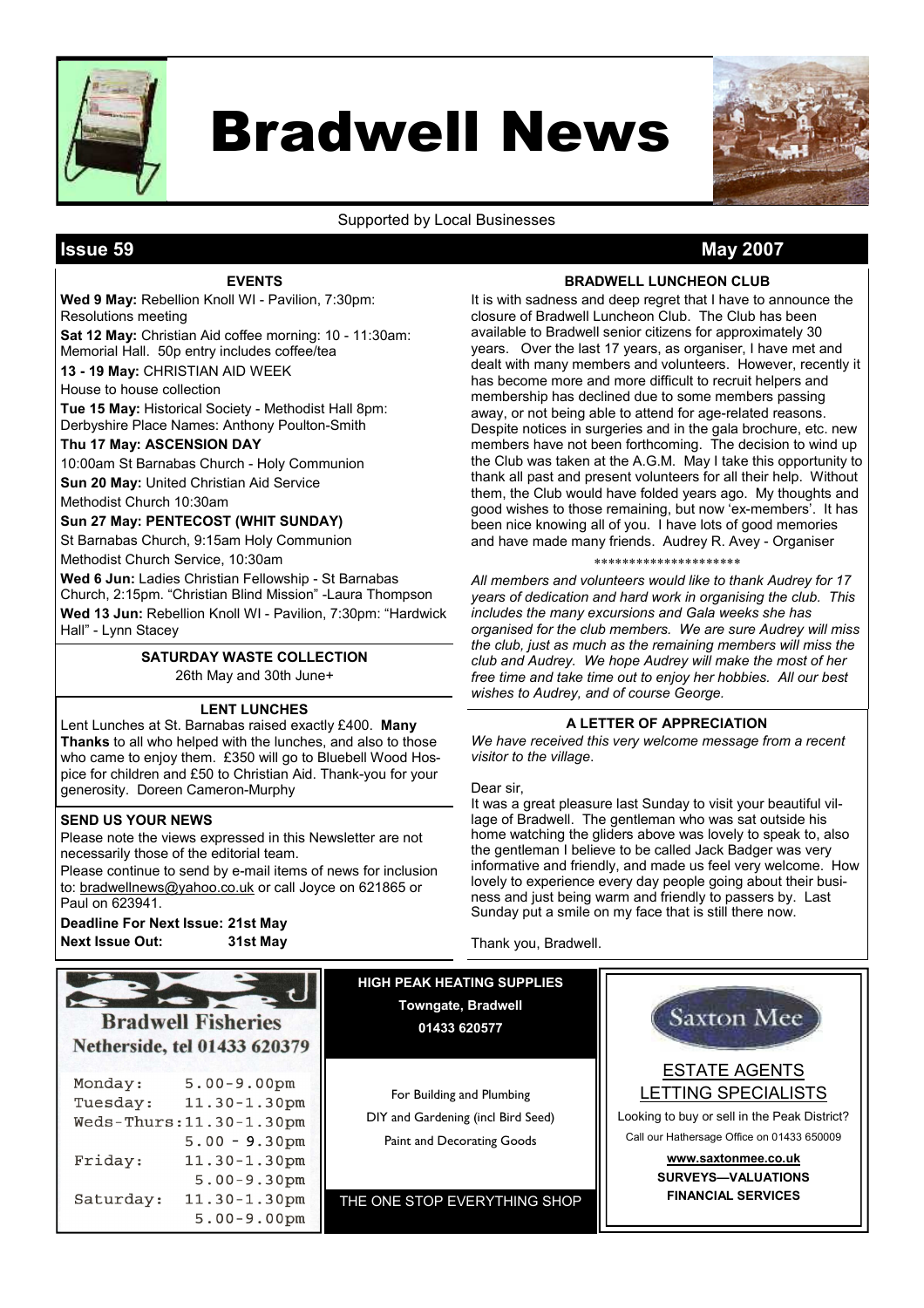

### PARISH COUNCIL NOTES

### No PC election

Because only nine residents were nominated for the ten available seats on the Council there will be no election. Our recent experience suggests that people are more inclined to apply for co-option than submit to the election process. It's an understandable phenomenon and it will be interesting to see how many now apply for co-option to fill this single vacancy.

### Public participation in PC meetings

Our next Council meeting is on May  $8<sup>th</sup>$  at 7.30pm in the Memorial Hall. The first half-hour of each meeting is now available for anyone to raise issues or ask questions on any matter of concern. We may have to pass some issues on to other authorities, but we will follow them through and provide answers where possible.

### Zip-wire

Poor zippy had its back broken on the night of April 18th. For 5 years it has provided pleasure for the great majority of kids, who appreciate it, and has withstood the wrecking efforts of that small minority who do not. Sadly, on this occasion, it succumbed to the latter. It's hard for us to understand concerted destructive impulses of this kind, but then we're not child-psychologists. Our remit is simply to provide and maintain the recreational equipment which most village children have told us they want. We will continue to do that, despite the efforts of those who would destroy it, for as long as we have your support.

#### Youth Opportunities Fund

The £7000 YOF grant has now been deposited in the PC bank account and £1600 of this is earmarked for a camping holiday and related equipment for the newly formed Bradwell Guides Group.

Barry Fletcher has also arranged the following programme of fully-funded free events, mostly for the school summer holiday period -

1 – Two professional football coaches from Chesterfield FC will visit Bradwell on two occasions to give coaching lessons and run a round-robin football competition (2 groups of 30). 2 – A day trip to Sheffield Wednesday FC including coaching, watching players training, autographs, football practice, lunch, stadium tour, study centre (40)

3 – Beauty therapy, fashion, hair and nail care. 6 sessions with a qualified practitioner. (12)

4 – Residential (2 nights) development course at White Hall outdoor pursuits centre, Buxton. Opportunities for cycling, climbing, orienteering, canoeing and caving. (12)

5 – Bradwell Allsports – 6 sessions of 2 hours with 2 coaches developing skills in athletics, cricket and tag-rugby. (25) 6 – Bradwell Allsports – 6 sessions of 2 hours coaching in, and playing, tennis.

#### Application forms for all these courses will be available next month, but Barry needs the help of as many parents/carers/ adults as possible to supervise and/or travel with the groups. If you would like to help make these events happen – please contact Barry asap on 621011. Chris Furness

### LITTER

On Tuesday, 17th April six members of Rebellion Knoll W. I. were busy tidying up areas of Bradwell which are not looked after by the two village caretakers. By lunch-time the side roads were litter free: not a bottle, can, cigarette packet or wrapper to be seen. Rebellion Knoll W. I. has also been responsible for planting up the tubs around the village with bulbs for Spring and bedding plants for the Summer. The village caretakers clean up both playing fields, the Peace Gardens in Church Street, the garden by the ice-cream shop and Netherside. The rest of Bradwell relies on the good-will of the residents tidying up outside their homes, so this Spring clean by the ladies has made a difference to the general appearance of the village. Be a good villager. Please take your litter home.

### KIDS CORNER

I love football, play it all the time and this season for the first time I joined an all girls side in Chesterfield - Brampton Girls Under 10s. We travel all over S. Yorkshire and N. Derbyshire and play every Saturday morning. This is the first year Brampton has had an under 10s team in the league. On Saturday, 14<sup>th</sup> April we had a crucial match against Killamarsh to decide who would win the league. We needed to win the match but Killamarsh just needed a draw. I was very nervous but my manager kept telling us that we were good enough to beat them. It was 0-0 at half time but we knew we could do it and guess what we did, we won 2-0 and that means we win the league. I can't believe it. This season has been great. I have met new friends and girls who are as mad about football as I am! Fantastic. Molly Archer (aged 9)

### ON THE BEAT

Over the last few weeks we have had no complaints from Bradwell. Well done everybody. Can I remind you that if you want to know what crimes are being committed or attempted in our area, the Police Ringmaster service will contact you by e-mail or telephone. We are currently giving away panic alarms. We can also supply £5 shed alarms or car alarms, with sensors for the special price of £10. If you are interested in these products, need security advice or would like a Ringmaster application form, get in touch with P.C. Doug Eyre or Anthony Boswell. Our contact numbers are now: Hathersage Police Office: 01433 659295 or Police Call Centre: 0845 123 3333. In case of emergency dial 999. Thank you all - P.C. Doug Eyre

### THE BOWLING GREEN INN

Angela and Glyn invite you to come and relax by our lovely log fire

- Enjoy our wholesome country cooking. 2-COURSE SPECIAL £6.95 weekday lunch times
- Sample the latest award winning GUEST BEERS
- Stay in one of our luxury guest bedrooms

Tel 01433 620450

MOVING HOME? NEED TO PACK?

Get your cartons and packaging from

### BRADWELL PACKAGING

TELEPHONE: 01433 620590 Bradwell Packaging Services Ltd. Stretfield Mill, Bradwell Hope Valley, Derbyshire S33 9JT

### THE NEW BATH INN TEL: 01433 620431

GOOD, HONEST FOOD Mon - Sat: 12:00 to 2:00 6:00 to 8:30<br>Sunday: 12:00 to 3:00 12:00 to 3:00

Sat May 5: Adrian Alexander Sat May 26: Lynn Jordan Sat Jun 9: Michael Moore

QUIZ NIGHT FRIDAY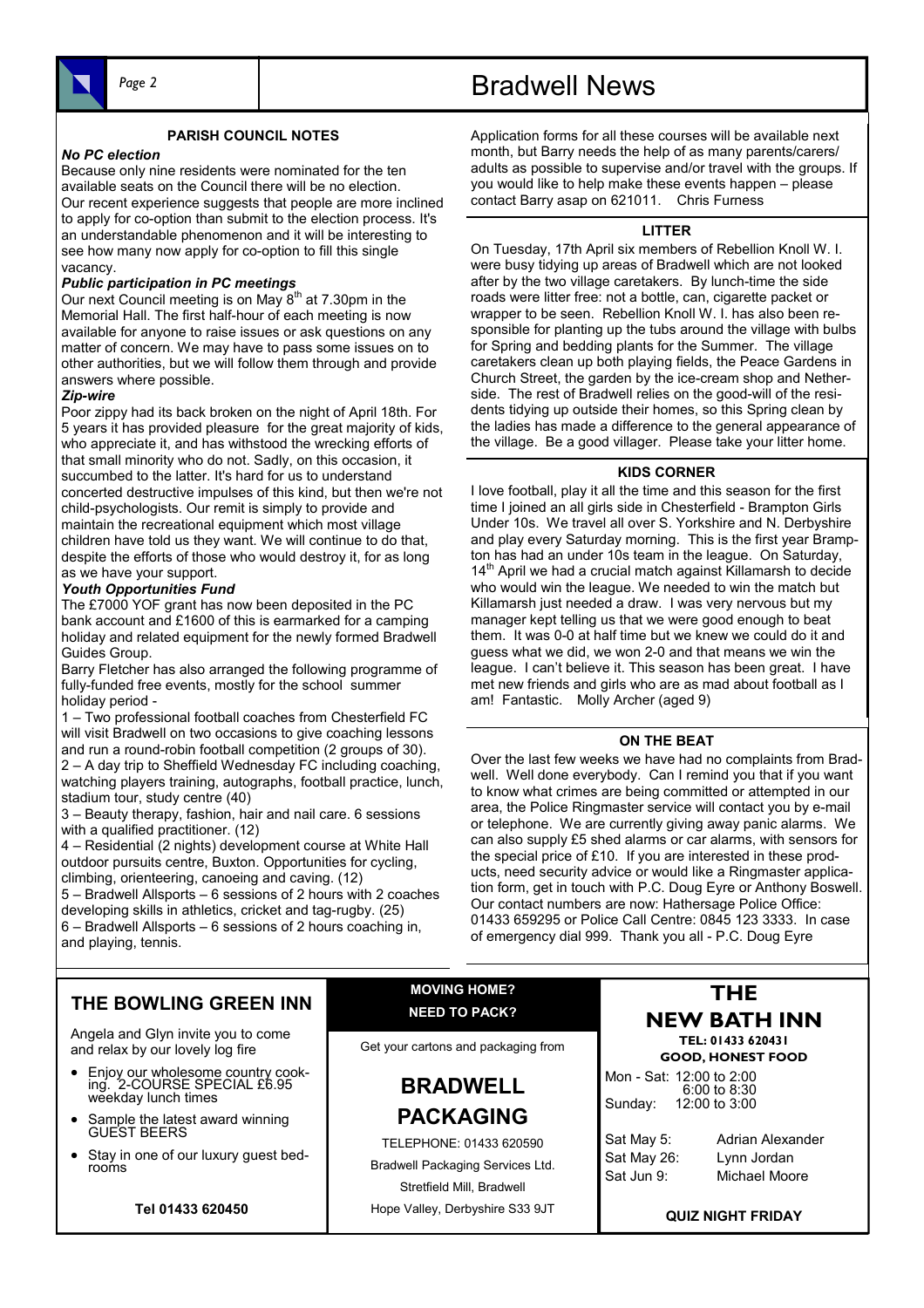### Bradwell News Page 3

### BRADWELL BOWLS CLUB

The following dates have been set up at the bowling club for coaching sessions for children and young people **accompa**nied by a responsible adult:

### • May 16 - Wednesday

- May 21 Monday
- May 30 Wednesday
- June 4 Monday

Other dates in June and July will follow. Contact June on 620227 or Barry on 6210110

#### REBELLION KNOLL WI

Members of Rebellion Knoll WI welcomed Dr Fiona Hendry (Consultant in Palliative Medicine) to their meeting on Weds, 11 Apr 2007. Dr Hendry talked about hospice care and dispelled many myths and misconceptions surrounding palliative care. The hospice movement was founded only 41 years ago, in London, by Dame Cicely Saunders, who during her nursing career came to realise that caring for the dying was as important as caring for the living. There was a great need for more specialist care outside the hospital environment to meet the needs of the dying. Dame Cicely trained as a doctor in order to make the changes needed for more understanding of these needs and to develop centres for research and training. She was acutely aware that paramount importance be placed not only on treatment but also on the needs of the patient and that these needs be met by providing the best quality of care in an 'as near to home comforts' environment as possible. Hence, the hospice movement was born. Dr Hendry explained that 'dying is normal' – there is nothing more certain in life, but hospice care is not necessarily the beginning of the end, it is there to provide relief from pain and other distressing symptoms and indeed some 50% of patients are discharged from hospice care, fit and well. Sadly, 50% are not discharged and she further explained the importance of dealing with not only the physical, psychological and emotional distress of the patient, but also that of their families, and the continuing training required to ensure support to alleviate suffering after bereavement is part of palliative care. As in our national health service, lack of funding in palliative care is restricting 'available beds' and creating a 'waiting list' situation, preventing further research and development. Members were humbled and very grateful to Dr Hendry for coming along and sharing her experiences with us. Our next 'open' meeting will be held on Wednesday 13 June, when Lynn Stacey will be giving a talk on Hardwick Hall. Please join us – you will be pleasantly surprised at what the WI has to offer.

### NICOLAS JOHNSON

Mr Nicholas James Johnson (Nicky) died in Chesterfield Royal Hospital on 31st March, aged 70 years. Born in Bradwell, fifth of seven children of John and Isobel Johnson, he was educated at Bradwell County School. On leaving school he worked for a short time as an apprentice painter and decorator before starting work in the quarry at the cement works. From 1955 he spent two years in the Royal Army Ordnance Corps on National Service, returning to the quarry in 1957 and remaining there until his retirement in 1992. Nicky continued working part-time as a gardener for Mr Dixon at Cunliffe House until 2001. In 1960 he married June Hallows at Tideswell Church and they lived at Smithy Hill before moving to Elliott Avenue. Nicky was keen on sports, being an avid Derby County fan and interested in village football. He was a founder member of the Junior Football Club and keen follower of the seniors, providing refreshments at home matches and acting as club President for years. Latterly he spent many hours in the Church Yard caring for the grounds. He leaves his wife June, children Cheryl, Paul and Antony, grandchildren Daniel, Leon, Lee and Joshua, brothers Des, Terry and Frank and sister Molly. His sisters Edie and Pearl pre-deceased him. Cremation was at Hutcliffe Wood and a service of thanksgiving at St Barnabas Church on 10th April. \*\*\*\*\*\*\*\*\*\*\*\*\*\*\*\*\*\*\*\*\*\*\*\*\*\*\*\*\*\*\*\*\*\*

June and family extend their thanks to family and friends for all the cards, flowers, messages of sympathy and donations following the loss of Nicky. We took great comfort from all the kind words and support. The donations are to be shared between Bradwell Sports Football club and St Barnabas Church. —————————————-

### BRIAN MAURICE CHARLES

Mr Brian Charles, of Netherside died at home on 14th March aged 69 years. Born in Bradwell, the eldest son of Raymond and May Charles, on leaving the Council School he worked initially at Hancock's Garage in Hathersage and the Sheffield. At night he helped his father with his taxi business and at the age of 23 he set up a motor repair business and petrol service station in partnership with his father. In 1979 he established his haulage business, which at present numbers nine lorries. In 1968 Brian married Audrey Wheelton from Disley. His main interest was his business but he enjoyed helping his son, Stephen with his Derbyshire Gritstone sheep. He leaves his wife Audrey, sons Philip and Stephen, daughter Jacqueline, grandchildren Jack, Sam, Megan, Sophie, Ellie, Jake and Archie, sister Rena, brother Ian. His sister Christine predeceased him. A funeral service was held at St Barnabas Church followed by burial on 23rd March.

\*\*\*\*\*\*\*\*\*\*\*\*\*\*\*\*\*\*\*\*\*\*\*\*\*\*\*\*\*\*\*\*\*\*

Audrey, Philip, Stephen, Jacqueline and families would like to thank everyone for the flowers, cards, food and messages of sympathy they received on the loss of a very special person.

### MISTER CARPET

(John and Steve) Select your new carpets or vinyl in your own home or visit our showroom at 428 Ecclesall Road, Sheffield Free estimates - No obligation Telephone Sheffield 0114 268 1733 or Bradwell: 01433 623700 and 623800 Mobiles: 07711 753018 & 07803 273172

> Carpets fitted and refitted .<br>No lob Too Small

THE SHOULDER OF MUTTON Hope Valley 620427

Sat 12 May: Tony Rutherford Sat 26 May: Blast from the Past Sat 16 Jun: AL Sat 30 Jun: 2 Groove

Sundays: Bingo and Quiz Night: Free Supper

### YOUR LOCAL PRIVATE HIRE TAXI

Airports, Stations, Functions City Clubs etc., Tel: Peter Armitage on 01298 872107 and Mick Rowland on 01433 621924